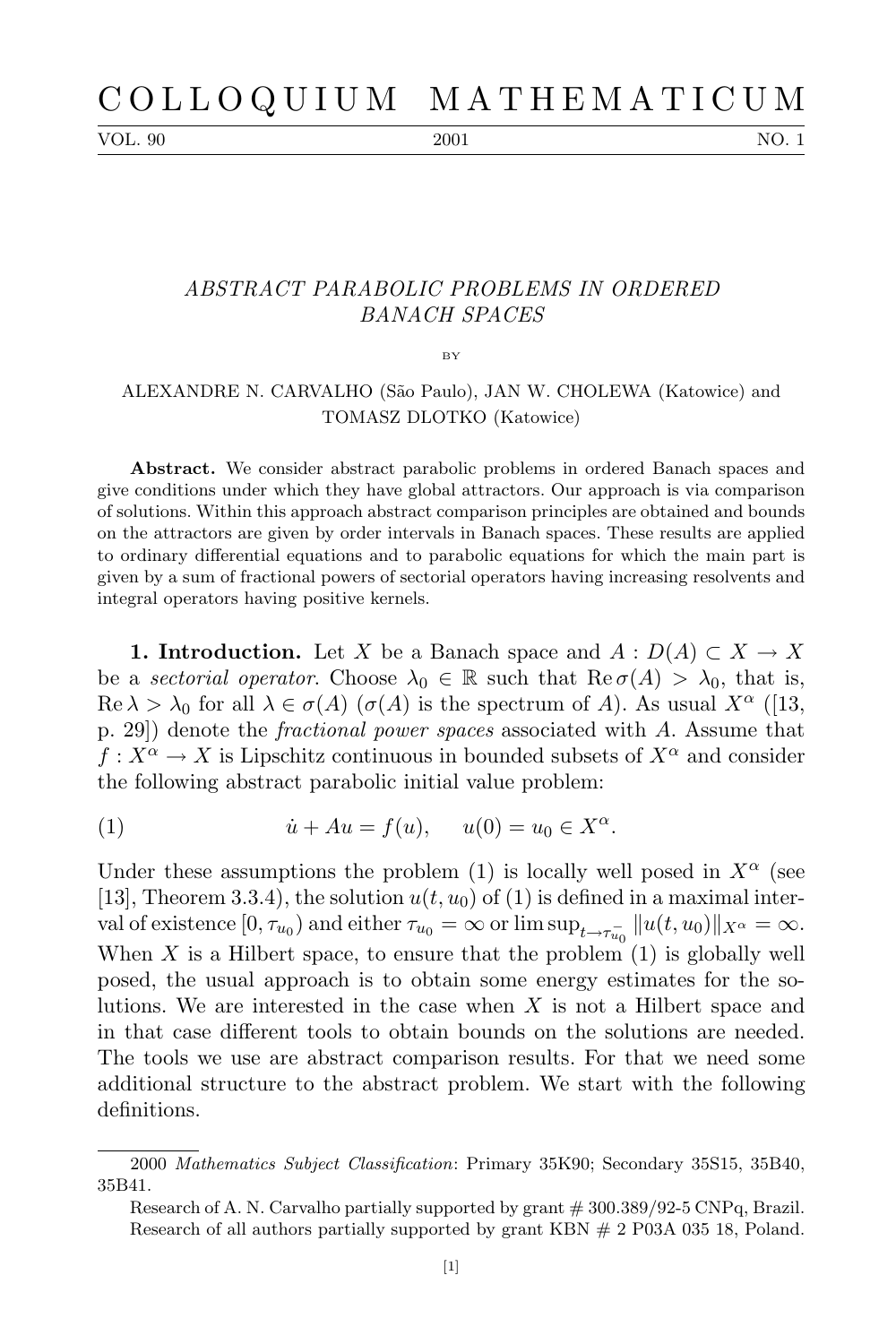DEFINITION 1. An *ordered Banach space* is a pair  $(X, \leq)$ , where *X* is a Banach space and  $\leq$  is an ordering relation in X satisfying

1)  $x \leq y$  implies  $x + z \leq y + z$ ,  $x, y, z \in X$ ,

2)  $x \leq y$  implies  $\lambda x \leq \lambda y$ ,  $x, y \in X$ , and  $0 \leq \lambda \in \mathbb{R}$ ,

3) the *positive cone*  $C = \{x \in X : x \ge 0\}$  is closed in *X* (where  $x \ge y$ means  $y \leq x$ ).

DEFINITION 2. Let  $(X, \leq_X)$  and  $(Y, \leq_Y)$  be ordered Banach spaces. A function  $T: X \to Y$  is *increasing* if  $x_1 \leq_X x_2$  implies  $T(x_1) \leq_Y T(x_2)$ , and it is *positive* if  $x \geq_X 0$  implies  $T(x) \geq_Y 0$ .

Note that the two notions in Definition 2 coincide when the map *T* is linear.

DEFINITION 3. Let X be an ordered Banach space. A vector  $\xi \in X$  is said to be an *upper bound* for  $B \subset X$  if  $b \leq \xi$  for any  $b \in B$ . In an ordered Banach space, if  $a \leq b$ , the set  $[a, b] = \{x \in X : a \leq x \leq b\}$  is called an *order interval*.

For the rest of this section we assume that *X* is an ordered Banach space. Assume that  $(\lambda + A)^{-1}$  is increasing for all  $\mathbb{R} \ni \lambda > \lambda_0$ . Assume also that there are numbers  $c_1^+, c_1^- \in \mathbb{R}$  and vectors  $X \ni c_2^+, -c_2^- \geq 0$  such that the map *f* satisfies

(2) 
$$
f(u) \le c_1^+ u + c_2^+, \quad u \ge 0, f(u) \ge c_1^- u + c_2^-, \quad u \le 0.
$$

Under these assumptions and some regularity we prove that the solutions of (1) are globally defined. If in addition we assume that  $\text{Re}\,\sigma(A - c_1^{\pm}I) > 0$ , then (1) has a global attractor.

This paper is organized as follows. In Section 2 we give introductory results concerning positivity and comparison, which will be of help when proving the desired result on the asymptotics of (1). In Section 3 we prove existence of global attractors. In Section 4 we give several examples of equations to which the abstract results developed in Section 3 apply, including ordinary differential equations, parabolic equations with pseudodifferential operators and integral-pseudodifferential equations. Finally, in the Appendix we state several results which enable us to state that a given operator has increasing resolvent as well as to produce new operators with increasing resolvent starting from operators for which this property is known.

**Acknowledgements.** This work has been carried out while the first author visited the Institute of Mathematics of the Silesian University, Poland. He wishes to acknowledge the hospitality of the people at this institution and the support from the Polish government through the KBN grant 2 P03A 035 18.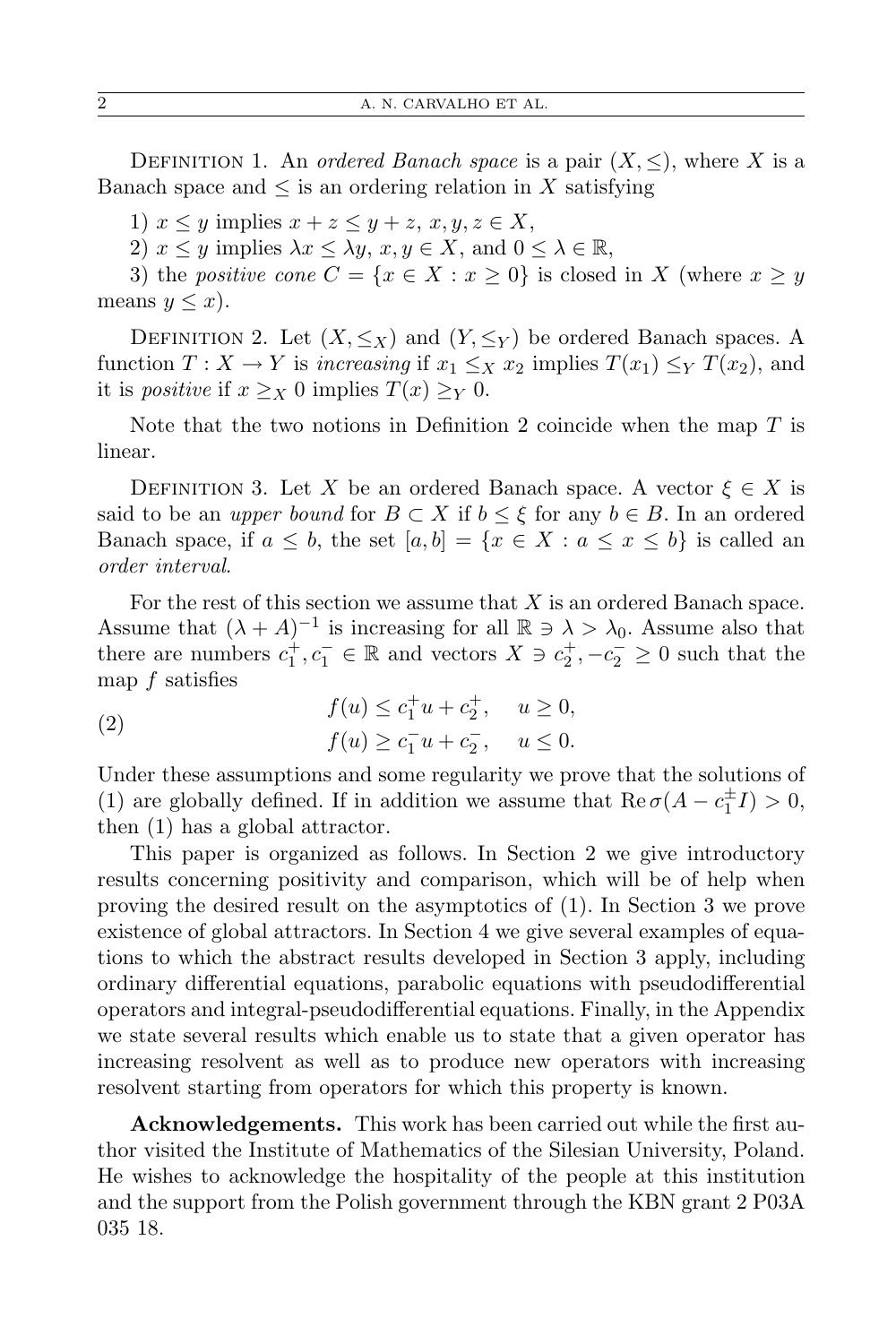**2. Abstract monotonicity and comparison.** In this section we follow [6] to establish abstract comparison results for parabolic problems of the form  $(1)$ , assuming that the base space X is an ordered Banach space and that the resolvent of *A* is *increasing*, i.e.  $(\lambda + A)^{-1}$  is increasing for all  $\lambda > \lambda_0$ .

**2.1.** *Nonlinear perturbations of increasing resolvent operators.* We start from positivity and comparison results for nonlinear equations

(3) 
$$
\dot{u} + Au = f(t, u), \quad u(t_0) = u_0 \in X^{\alpha},
$$

where  $f : [t_0, t_1) \times X^{\alpha} \to X$  is locally Hölder in *t*, locally Lipschitz in *u* and  $0 \leq \alpha \leq 1$ . The unique solution of (3) (see [13], [18]) is denoted by  $u_f(t, u_0)$ . All the initial value problems studied below will be such that the nonlinearity satisfies the above condition.

Concerning positivity, we have

THEOREM 1. Let  $(X, \leq)$  be an ordered Banach space and A a sectorial *operator in*  $X$  *with increasing resolvent. Assume that for every*  $r > 0$  *there exists a constant*  $\beta = \beta(r) > 0$  *such that*  $f(t, \cdot) + \beta I$  *is positive for each*  $t \in [t_0, t_1)$  *in the ball of radius r in*  $X^\alpha$ . If  $u_0 \geq 0$ , *then*  $u_f(t, u_0)$  *is positive as long as it exists.*

Concerning comparison, we have

THEOREM 2. Let  $(X, \leq)$  be an ordered Banach space, and A be a secto*rial operator with increasing resolvent.*

(i) If for every  $r > 0$  there exists  $\beta = \beta(r) > 0$  such that for  $t \in [t_0, t_1)$ ,  $f(t, \cdot) + \beta I$  *is increasing in a ball of radius r in*  $X^{\alpha}$ , *then*  $u_0 \geq u_1$  *implies*  $u_f(t, u_0) \geq u_f(t, u_1)$  *as long as both solutions exist.* 

(ii) If  $f(t, \cdot) \geq g(t, \cdot)$  for every *t* and if for each  $r > 0$  there is  $\beta(r) > 0$ *such that*  $f(t, \cdot) + \beta I$  *is increasing in a ball of radius r in*  $X^{\alpha}$  (*or g has the latter property*), *then*  $u_f(t, u_0) \ge u_q(t, u_0)$  *as long as both solutions exist.* 

(iii) *If for every*  $r > 0$  *there exists*  $\beta(r) > 0$  *and an increasing function*  $h(t, \cdot)$  *such that*  $f(t, \cdot) + \beta I \geq h(t, \cdot) \geq g(t, \cdot) + \beta I$  *in a ball of radius r, then*  $u_0 \geq u_1$  *implies*  $u_f(t, u_0) \geq u_g(t, u_1)$  *as long as both solutions exist.* 

The proofs of the above results are based on the study of successive approximations (see [6]).

**2.2.** *Quasi-monotone maps and increasing resolvent matrices.* In what follows we mention how Theorem 2 relates to the classical results concerning ordinary differential equations in  $\mathbb{R}^n$  having the form

(4) 
$$
\frac{d}{dt}\vec{z} = F(\vec{z}), \quad \vec{z}(0) = \vec{z}_0.
$$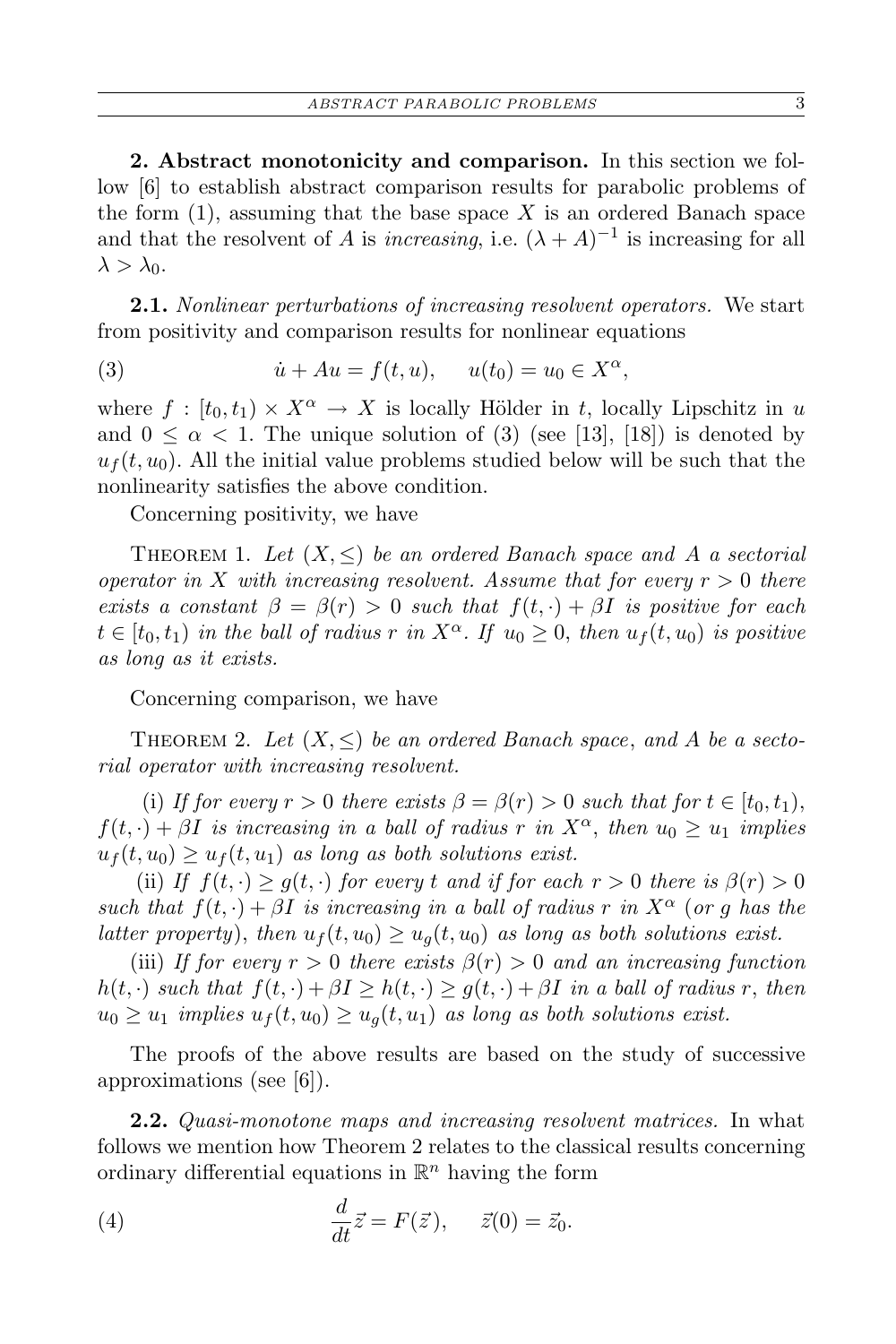We aim to give conditions on the vector field *F* implying that the solution operator for (4) is increasing with respect to initial conditions. The approach is the one taken by J. Szarski in [19] (see also [17, 22]).

Let  $\vec{x} = (x_1, \ldots, x_n)$  and  $\vec{y} = (y_1, \ldots, y_n)$  be vectors in  $\mathbb{R}^n$ . We write

$$
\vec{x} \leq \vec{y} \quad \text{if} \quad x_j \leq y_j, \ j = 1, \dots, n,
$$

and

$$
\vec{x} \leq \vec{y}
$$
 if  $x_j \leq y_j$ ,  $j = 1, ..., n$ , and  $x_i = y_i$ .

We say that  $F: \mathbb{R}^n \to \mathbb{R}^n$  is *quasi-monotone increasing* if

$$
\vec{x} \leq \vec{y} \Rightarrow F_i(\vec{x}) \leq F_i(\vec{y}), \quad i = 1, \dots, n.
$$

THEOREM 3. If F is a locally Lipschitz function which is quasi-mono*tone increasing*,  $\vec{x}_0 \leq \vec{y}_0 \in \mathbb{R}^n$ ,  $\vec{x}(t, \vec{x}_0)$  *and*  $\vec{y}(t, \vec{y}_0)$  *are the solutions of* (4) *starting at*  $\vec{x}_0$  *and*  $\vec{y}_0$  *respectively, then* 

$$
\vec{x}(t, \vec{x}_0) \leq \vec{y}(t, \vec{y}_0)
$$

*for as long as both solutions exist.*

*i*

*Proof.* Since for any bounded set *B* there is a constant  $L_B > 0$  such that  $F + L_B I$  is increasing in *B*, the result follows from Theorem 2.

If  $F(\vec{x}) = A\vec{x}$  with *A* being an  $n \times n$  matrix, then requiring that *F* is quasi-monotone increasing is equivalent to requiring that all off-diagonal terms of *A* are nonnegative. Hence we have

COROLLARY 1. Let A be an  $n \times n$  matrix with nonnegative off-diagonal *entries.* Then  $e^{At} \geq 0$ ,  $t \geq 0$ .

This enables us to construct many examples of finite-dimensional operators with increasing resolvent.

**3. Order and attractors.** With the aid of the considerations of Section 2 we now prove the results stated in the introduction.

**3.1.** *Basic estimates.* We start with simple lemmas from the theory of semigroups.

Lemma 1. *Let A be a sectorial operator in a Banach space X and*, *for c*<sup>1</sup> *∈* R, *consider the linear problem*

$$
\dot{u} + Au - c_1 u = 0, \quad u(0) = u_0.
$$

*For every*  $T > 0$  *there exists*  $M = M(T, c_1)$  *such that if*  $u_0 \in X^{\beta}$  *and*  $\alpha \geq \beta$ *then*

$$
||u(t)||_{X^{\alpha}} \leq Mt^{-(\alpha-\beta)}||u_0||_{X^{\beta}}
$$

*for every*  $t \in (0, T]$ *. Moreover, if*  $\text{Re}\,\sigma(A - c_1 I) > \mu_1 > 0$ *, then we can take*  $T = \infty$  *and replace M by*  $M_0 e^{-\mu_1 t}$ .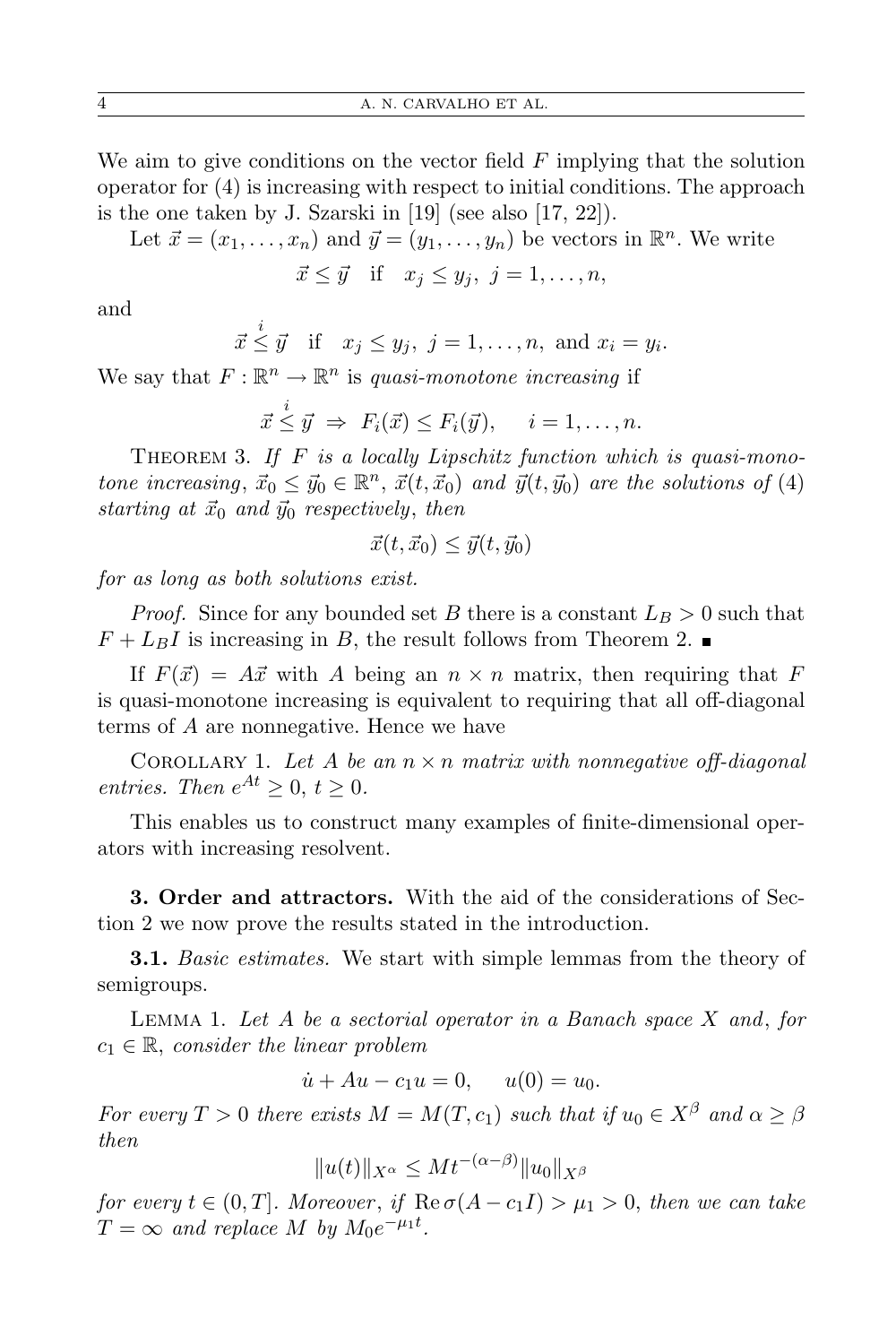LEMMA 2. *Suppose that A and X are as in Lemma* 1,  $\text{Re}\,\sigma(A-c_1I)$ *µ*<sup>1</sup> *>* 0 *and consider the equation*

(5) 
$$
\dot{w} + Aw = c_1 w + c_2, \quad w(0) = w_0.
$$

Let  $\phi = (A - c_1)^{-1}c_2$  *and assume that Y is a Banach space*,

- $\bullet \phi \in Y$ ,
- *there is*  $\alpha_0 > 0$  (*which may be greater than* 1) *such that*

$$
||x||_Y \le c_Y ||x||_{X^{\alpha_0}}, \quad x \in X^{\alpha_0}.
$$

*If*  $w(t, w_0)$  *denotes the solution of* (5), *then there are positive constants M and K such that*

(6) 
$$
||w(t, w_0)||_Y \leq Mt^{-\alpha_0}||w_0 - \phi||_X + K, \quad t > 0.
$$

*Proof.* Consider the change of variables  $w = v + \phi$  where  $\phi$  is the solution of

$$
A\phi - c_1\phi - c_2 = 0.
$$

Then *v* satisfies

$$
\dot{v} + Av = c_1 v, \quad v(0) = w_0 - \phi.
$$

From Lemma 1 and the embedding of  $X^{\alpha_0}$  into Y we have

 $\|w(t, w_0)\|_Y \le c_Y M_0 t^{-\alpha_0} \|w_0 - \phi\|_X + \|\phi\|_Y, \quad t > 0.$ 

**3.2.** *B-monotone maps.* In Subsection 2.1 we mentioned the maps *f* with the property that given a bounded set  $B$  in the domain of  $f$ , there is a constant  $\beta_B > 0$  such that  $f + \beta_B I$  is increasing in *B*. These maps will be called *B*-*monotone maps*.

We start by studying the behavior of solutions of parabolic problems of the form

(8) 
$$
\dot{u} + Au = f(u), \quad u(0) = u_0,
$$

where  $(X, \geq)$  is an ordered Banach space, A is a sectorial operator with increasing resolvent and  $f: X^{\alpha} \to X$  is Lipschitz continuous on bounded sets for some  $\alpha \in [0, 1)$ .

Consider the following auxiliary problem:

$$
(9) \qquad \qquad \dot{u} + Au = f^+(u),
$$

where  $f^+$  is Lipschitz continuous in bounded subsets of  $X^{\alpha}$  satisfying

(10) 
$$
f(u) \le f^+(u), \quad u \in X^{\alpha}.
$$

Under these assumptions, Theorem 2 immediately yields

LEMMA 3. If either f or  $f^+$  is B-monotone and  $u_0 \leq u_1$ , then

(11) *u<sup>f</sup>* (*t, u*0) *≤ uf*<sup>+</sup> (*t, u*1)

*for as long as*  $u_f(t, u_0)$  *and*  $u_{f+}(t, u_1)$  *exist.*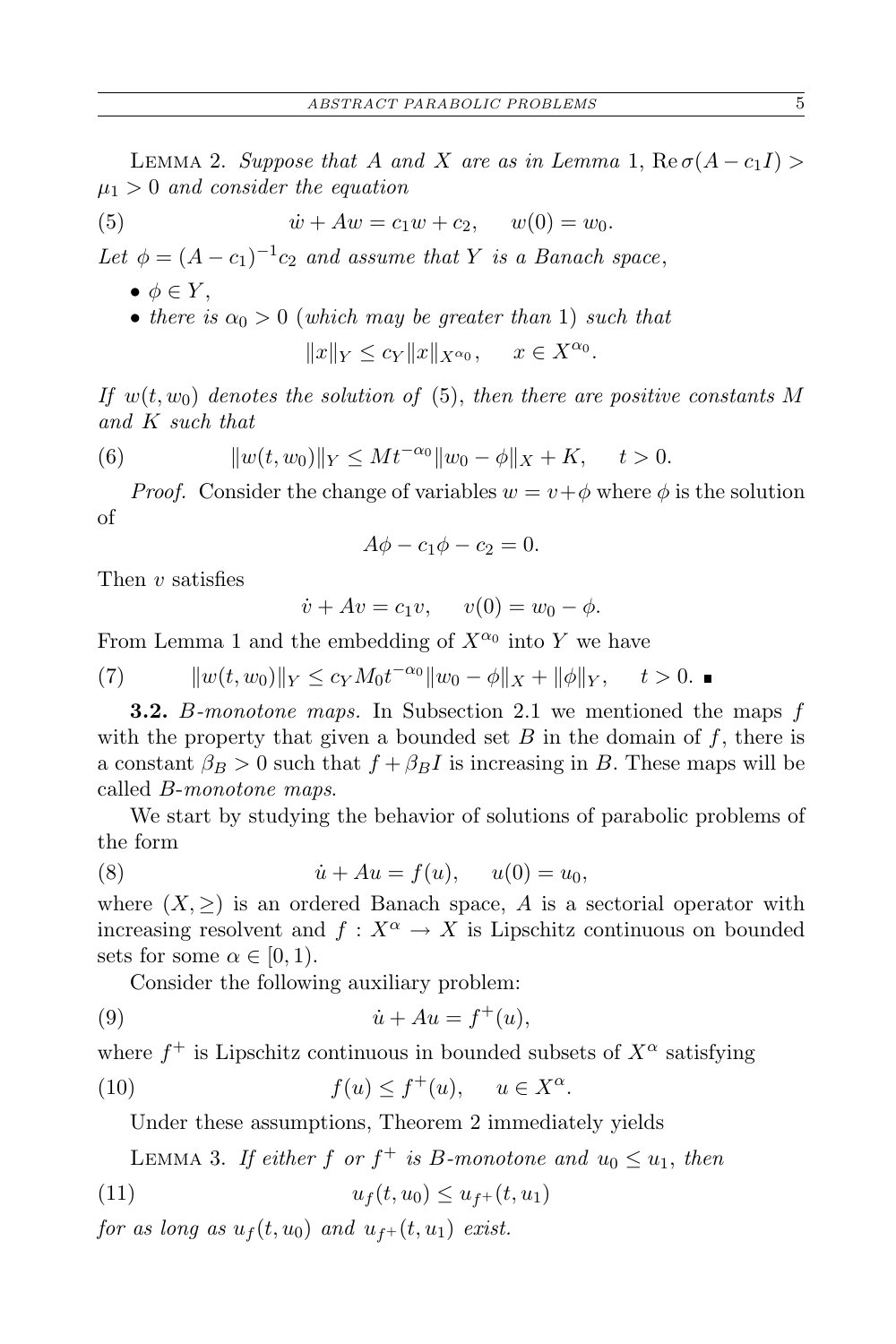**3.3.** *Attractors and bounds.* We are now prepared to prove existence of attractors for (1) and obtain bounds for them.

Assume that *A* is a sectorial operator in an ordered Banach space *X* and, for some  $\alpha \in [0, 1)$ ,  $f: X^{\alpha} \to X$  is Lipschitz continuous in bounded sets and *B*-monotone. Assume also that (2) holds and for any  $u_0 \in X^\alpha$  there are  $u_0^+, u_0^- \in X^\alpha$  satisfying  $u_0^- \le u_0 \le u_0^+$  and  $u_0^+ \ge 0, -u_0^- \ge 0$ .

Consider the problem (8) and a pair of auxiliary problems

(12) 
$$
\dot{u}^+ + Au^+ = c_1^+ u^+ + c_2^+, \quad u^+(0) = u_0^+,
$$

(13) 
$$
\dot{u}^- + Au^- = c_1^- u^- + c_2^-, \quad u^-(0) = u_0^-.
$$

Let  $u(t, u_0)$ ,  $u^+(t, u_0^+)$  and  $u^-(t, u_0^-)$  denote the solutions of (8), (12) and (13) respectively. Since  $u^+(t, u_0^+) \geq 0$  from Lemma 3, we have

$$
u(t, u_0) \le u^+(t, u_0^+)
$$

for as long as  $u(t, u_0)$  exists. Proceeding similarly in the case of  $u^-$ , we get (14)  $u^-(t, u_0^-) \le u(t, u_0) \le u^+(t, u_0^+)$ 

for as long as  $u(t, u_0)$  exist. Since  $u^+(t, u_0^+)$  and  $u^-(t, u_0^-)$  exist for all  $t \ge 0$ , we would like to establish that the same happens for  $u(t, u_0)$ . This is going to be the case in a number of applications. Meanwhile, remaining abstract, we state the following result.

THEOREM 4. *Assume that A has compact resolvent and*  $\text{Re }\sigma(A - c_1^{\pm}) > 0$ .

(i) If  $u(t, u_0)$  *exists for all*  $t \geq 0$  *and remains bounded in*  $X^{\alpha}$ *, then*  $\omega(u_0) \neq \emptyset$  *and* 

$$
(A - c_1^+)^{-1} c_2^+ = \Phi^+ \ge \phi \ge \Phi^- = (A - c_1^-)^{-1} c_2^-, \quad \phi \in \omega(u_0).
$$

(ii) *If* (8) *has a global attractor A*, *then*

$$
\varPhi^+ \ge \phi \ge \varPhi^-, \quad \phi \in \mathcal{A}.
$$

*In both cases the above results say that the order interval*  $\{\phi \in X^{\alpha} : \Phi^+ \geq \emptyset\}$  $\phi \geq \Phi^-$ } *contains the asymptotic dynamics of* (8)*.* 

The proof of Theorem 4 follows immediately from the fact that *Φ* + (or  $\Phi^-$ ) is a global attractor for (12) (or (13)), from the definition of attractor and from (14).

Next we work towards obtaining the existence of global attractors for the problem (1). For that we need to introduce some additional structure. We have already checked, in Lemma 2 and in (14), that if  $X^{\alpha_0} \subset Y$  for some  $\alpha_0 > 0$  and (2) holds, then (8) has the following property:

(*H*) Given a solution  $u(t, u_0)$  of (8) in  $X^{\alpha}$  on its maximal interval of existence  $[0, \tau_{u_0})$ , there are continuous functions  $\eta^+, \eta^- : (0, \infty) \to Y$ with  $\limsup_{t\to\infty} \|\eta^{\pm}(t)\|_{Y} \leq K$  such that  $\eta^{+}(t) \geq u(t, u_0) \geq \eta^{-}(t)$ ,  $t \in (0, \tau_{u_0}).$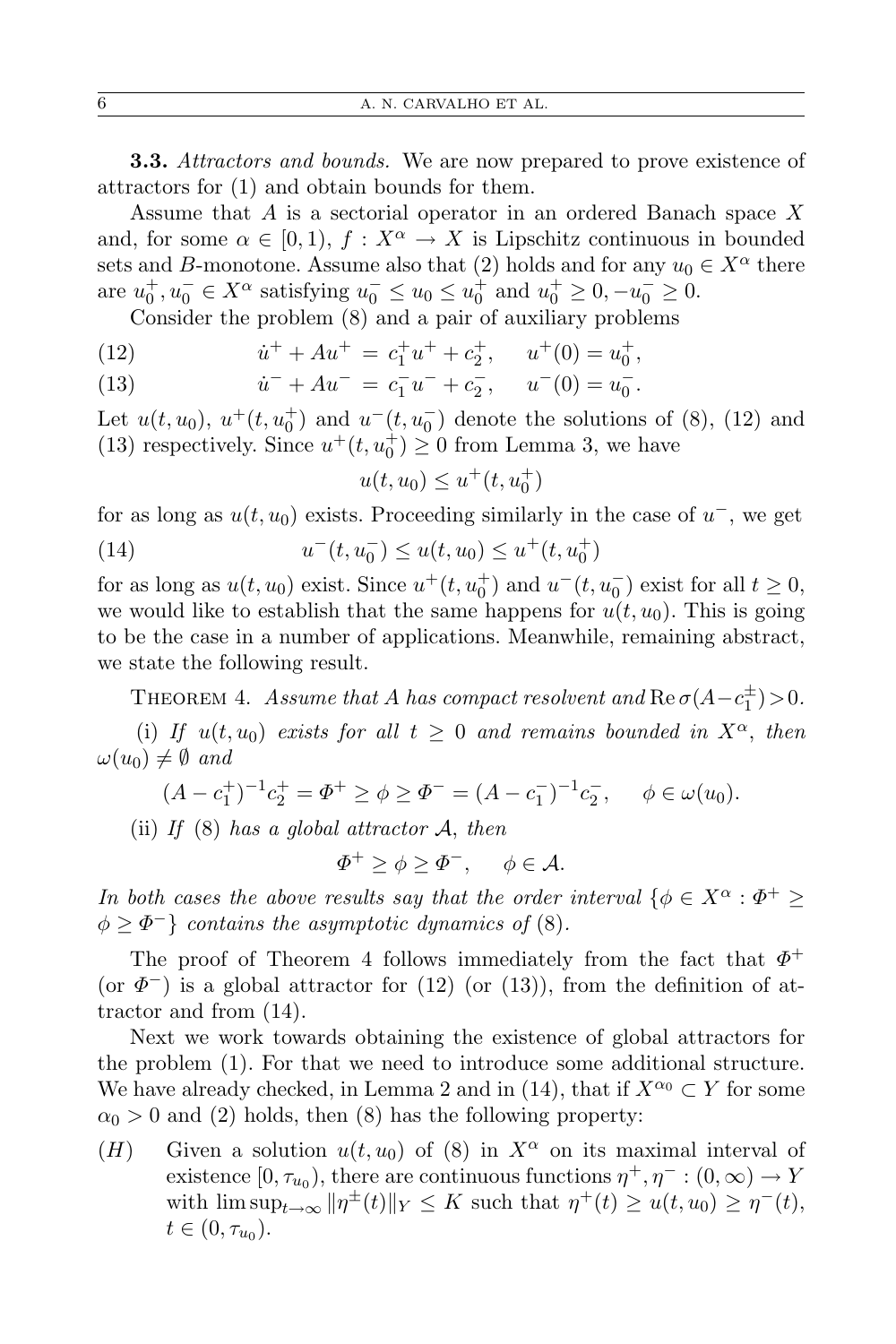ASSUMPTION 1. *Assume*  $(H)$  *implies that*  $u(t, u_0)$  *is globally defined*,  $u(t, u_0) \in Y$  *for*  $t > 0$  *and* 

$$
\limsup_{t \to \infty} ||u(t, u_0)||_Y \leq K.
$$

*Assume also that*  $||f(u)||_X \leq N_n$  *whenever*  $||u||_Y \leq K + \eta, \eta > 0$ *.* 

Assumption 1 asserts that we are able to strengthen a global-in-time a priori estimate of  $u(t, u_0)$  in *X* (expressed as  $\eta^+(t) \geq u(t, u_0) \geq \eta^-(t)$ ) to its global estimate in the  $X^{\alpha}$  norm. Such a property of solutions is usually a consequence of the structure of the nonlinear term and the smoothing action of the solutions to (8).

COROLLARY 2. *Assume that*  $f: X^{\alpha} \to X$  *is Lipschitz continuous in bounded sets and B-monotone*, (2) *holds*,  $\text{Re}\,\sigma(A-c_1^{\pm}) > \mu_1 > 0$ , *A has compact resolvent and Assumption* 1 *is satisfied. Then the semigroup corresponding to* (8) *in*  $X^{\alpha}$  *has a global attractor.* 

*Proof.* To prove this we proceed as follows. For  $t \geq t_0 \geq 0$  we write

$$
u(t, u_0) = e^{-A(t-t_0)}u(t_0, u_0) + \int_{t_0}^t e^{-A(t-s)}f(u(s, u_0)) ds.
$$

We now take  $t_0$  large enough such that  $||u(s, u_0)||_Y \leq K + \eta$  for  $s \geq t_0$ , which gives

$$
||u(t, u_0)||_{X^{\alpha}} \le M_0 e^{-\mu_1(t-t_0)} (t-t_0)^{-\alpha} ||u(t_0, u_0)||_{X^{\alpha}}
$$
  
+  $M_0 \int_{t_0}^t e^{-\mu_1(t-s)} (t-s)^{-\alpha} N_{\eta} ds$ 

with  $N_{\eta} = \sup_{\|s\|_{\mathbf{V}} \leq K+n} \|f(s)\|_{X}$ . Since

$$
\limsup_{t \to \infty} ||u(t, u_0)||_{X^{\alpha}} \le M_0 \int_0^{\infty} e^{-\mu_1 z} z^{-\alpha} N_{\eta} dz = M_0 N_{\eta} \frac{\Gamma(1 - \alpha)}{\mu_1^{1 - \alpha}}
$$

and  $\eta > 0$  is arbitrary, we conclude that

$$
\limsup_{t\to\infty} \|u(t,u_0)\|_{X^{\alpha}} \le M_0 N_0 \frac{\Gamma(1-\alpha)}{\mu_1^{1-\alpha}}.
$$

This shows point dissipativeness and, since the semigroup  $e^{-At}$  is compact, we conclude that (8) has a global attractor (see [12], Theorem 4.2.4).

## **4. Applications**

**4.1.** *Ordinary differential equations.* In this section we consider comparison results and existence of global attractors for systems of ordinary differential equations.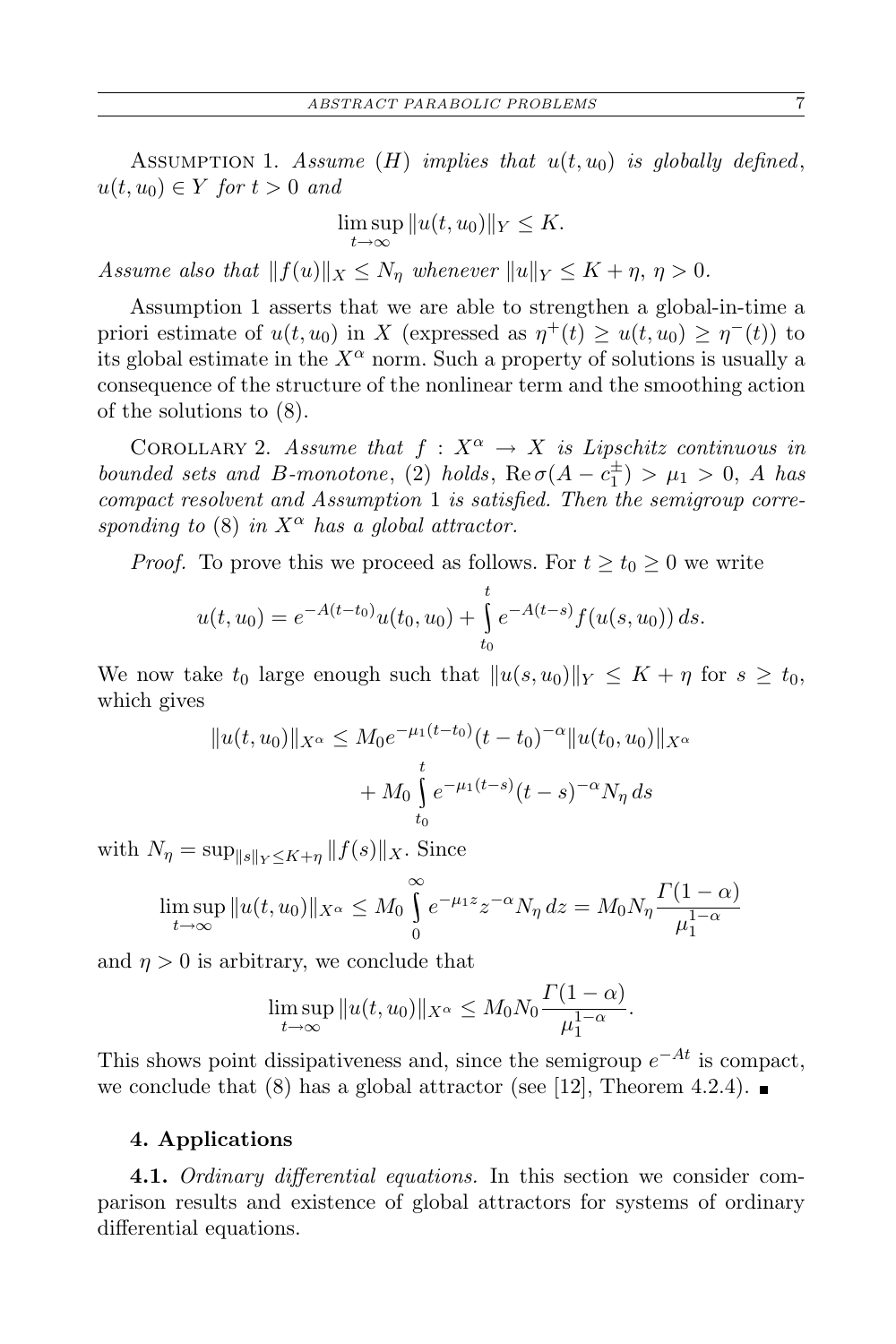Let  $F^+, F^-$  :  $\mathbb{R}^n \to \mathbb{R}^n$  be locally Lipschitz functions. Consider the initial value problems

(15) 
$$
\frac{d}{dt}\vec{x} = F^+(\vec{x}), \quad \vec{x}(0) = \vec{x}_0,
$$

(16) 
$$
\frac{d}{dt}\vec{y} = F^{-}(\vec{y}), \quad \vec{y}(0) = \vec{y}_{0}.
$$

Denote by  $\vec{x}(t, \vec{x}_0)$  and  $\vec{y}(t, \vec{y}_0)$  the solutions of (15) and (16), respectively.

THEOREM 5. Assume that  $F^+ \geq F^-$  and either  $F^+$  or  $F^-$  is quasi*monotone increasing* (*as in Subsection* 2.2)*.* If  $\vec{x}_0 \geq \vec{y}_0$ , then  $\vec{x}(t, \vec{x}_0) \geq$  $\vec{y}(t, \vec{y}_0)$  *as long as both solutions exist.* 

*Proof.* Note that, for a fixed bounded set *B*, either  $F^+$ + $\beta_B I$  or  $F^-$ + $\beta_B I$ is increasing in *B* for some  $\beta_B \in \mathbb{R}$ ; therefore either  $F^+$  or  $F^-$  is *B*monotone. Since  $F^+ \geq F^-$ , the theorem follows from the results in Subsection 2.1.  $\blacksquare$ 

This comparison result has the following consequence concerning the problem (4).

THEOREM 6. Let  $F^+, F^-, F : \mathbb{R}^n \to \mathbb{R}^n$  be locally Lipschitz functions. *Assume that either F* <sup>+</sup> *and F <sup>−</sup> are quasi-monotone or F is quasi-monotone* and  $F$ <sup>+</sup> ≥  $F$  ≥  $F$ <sup>−</sup>*.* Under these assumptions:

(i) If  $x_0 \geq z_0 \geq y_0$  and the solutions  $\vec{x}(t, \vec{x}_0)$  of (15) and  $\vec{y}(t, \vec{y}_0)$  of (16) are globally defined, then the solution  $\vec{z}(t, \vec{z}_0)$  of (4) is globally defined.

(ii) If  $\vec{x}_0 \geq \vec{z}_0 \geq \vec{y}_0$  and  $\vec{x}(t, \vec{x}_0)$  and  $\vec{y}(t, \vec{y}_0)$  are globally bounded, then *so is*  $\vec{z}(t, \vec{z}_0)$ , and  $\omega(\vec{y}_0) \geq \omega(\vec{z}_0) \geq \omega(\vec{x}_0)$ , that is, for any  $a \in \omega(\vec{z}_0)$  there  $\int a^{+} \in \omega(\vec{x}_0)$  *and*  $a^{-} \in \omega(\vec{y}_0)$  *such that*  $a^{+} \ge a \ge a^{-}$ .

(iii) *If the problems* (15) *and* (16) *have global attractors*  $A^+$  *and*  $A^-$ , *then* (4) *has a global attractor A satisfying*  $A^+ \geq A \geq A^-$ , *that is, for any*  $a \in \mathcal{A}$  there are  $a^+ \in \mathcal{A}^+$  and  $a^- \in \mathcal{A}^-$  such that  $a^+ \ge a \ge a^-$ .

This result follows from the results in Subsections 2.2, 2.1 and properties of global attractors.

**4.2.** *Systems of pseudodifferential equations.* As a second application we study global solvability and asymptotics of the problem

(17) 
$$
u_t + (-\Delta_N)^{\alpha} u = f(u), \quad t > 0, \ x \in \Omega,
$$

$$
u(0, x) = u_0(x), \quad x \in \Omega,
$$

where  $0 < \alpha \leq 1$  and  $\Delta_N$  denotes the Laplace operator with Neumann boundary conditions in a bounded smooth domain  $\Omega \subset \mathbb{R}^n$ . This kind of problems have been studied recently in [7] and [8] in the case of  $\Omega = \mathbb{R}^n$  and in [10] for bounded *Ω* with Dirichlet boundary condition. Here we obtain the existence of a global attractor as a consequence of the comparison technique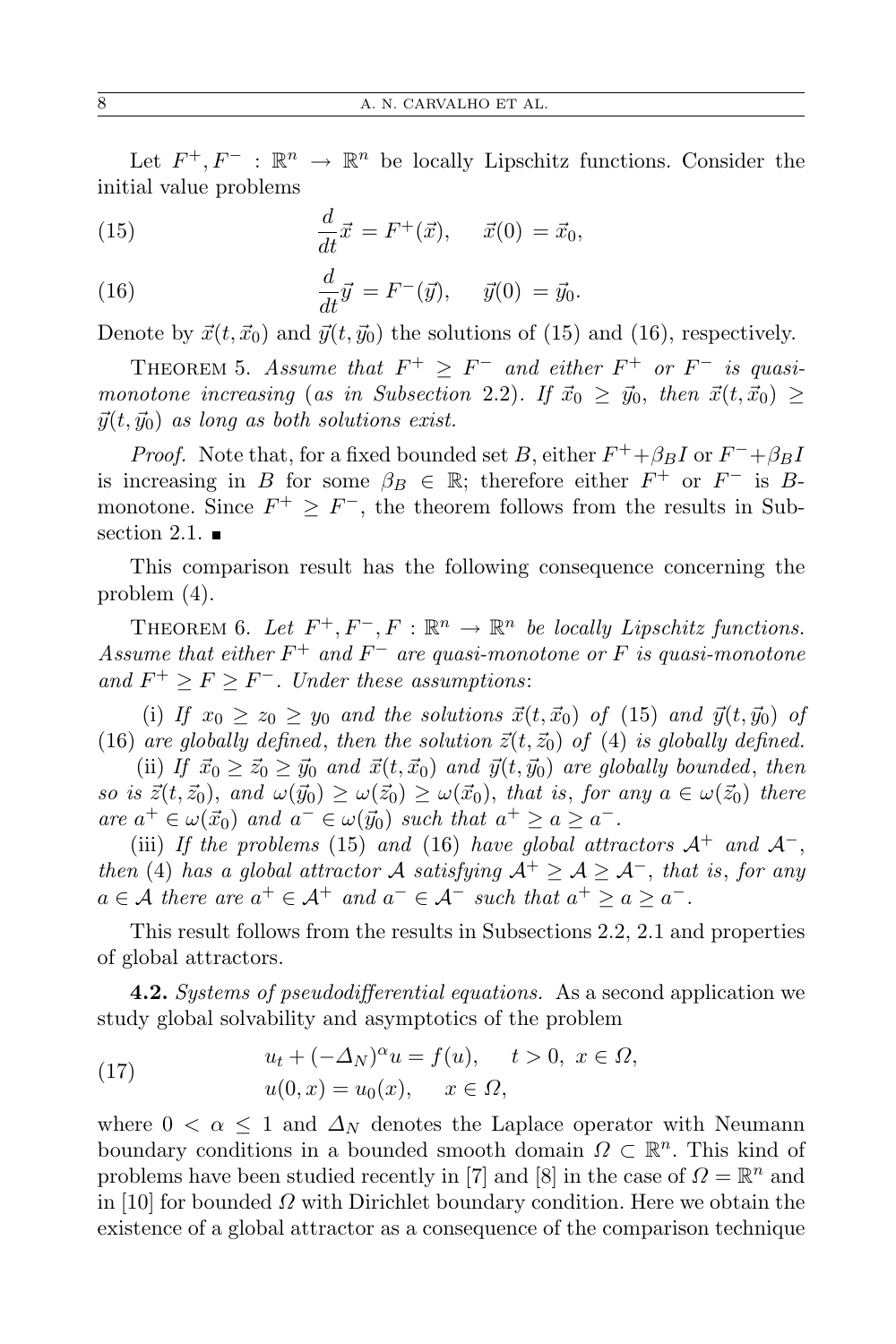developed in the previous sections. The results in this subsection remain true for the case  $\alpha = 1$ , treated in [6]. Thus, we concentrate our attention on the case  $\alpha \in (0,1)$ .

In what follows,  $X_p^{\theta}$ ,  $0 \leq \theta \leq 1$ , denote the fractional power spaces associated with  $-\Delta_N$  in  $L^p(\Omega, \mathbb{R}^m)$ . In particular  $X_p^1 = \{u \in W^{2,p}(\Omega, \mathbb{R}^m) :$  $\partial u/\partial n = 0$ ,  $x \in \partial \Omega$ , and  $X_p^0 = X_p = L^p(\Omega, \mathbb{R}^m)$ . For local well posedness of (17) in  $X_p^{\beta}$  with  $\beta < \alpha$ , we assume that *f* is locally Lipschitz and either  $2\beta > n/p$  or

(18) 
$$
|f(u) - f(v)| \le c|u - v|(|u|^{\varrho - 1} + |v|^{\varrho - 1} + 1),
$$

$$
u, v \in \mathbb{R}^m, 1 \le \varrho \le \frac{n}{n - 2\beta p}.
$$

The order relation in  $X$  is induced by the usual order in  $\mathbb{R}^m$ . From Proposition 4 (see Appendix) the resolvent of  $-\Delta_N$  is increasing in  $L^2(\Omega, \mathbb{R}^m)$ . This property extends immediately to all  $L^p(\Omega, \mathbb{R}^m)$  with  $p \in (1, \infty)$  by the usual density argument (see also [11], Theorem 1.3.9). As a consequence of formula (27) the resolvent of  $(-\Delta_N)^\alpha$  remains increasing for all  $\alpha \in (0,1)$ .

Next we summarize the comparison results for  $(17)$ . Assume that  $f^+, f^-$ :  $\mathbb{R}^m \to \mathbb{R}^m$  are locally Lipschitz continuous and consider the problems

(19) 
$$
u_t^+ + (-\Delta_N)^\alpha u^+ = f^+(u^+), \quad t > 0, \ x \in \Omega,
$$

$$
u^+(0) = u_0^+ \in X_p^\beta,
$$

and

(20) 
$$
u_t^- + (-\Delta_N)^\alpha u^- = f^-(u^-), \quad t > 0, \ x \in \Omega,
$$

$$
u^-(0) = u_0^- \in X_p^\beta.
$$

COROLLARY 3. *Assume that*  $2\beta p > n$ ,  $f^+ \geq f^-$ , and either  $f^+$  or  $f^-$  is *quasi-monotone increasing.* If  $u^+(t, u_0^+)$ ,  $u^-(t, u_0^-)$  denote the solutions of (19) *and* (20) *respectively and*  $u_0^+ \ge u_0^-$ , *then*  $u^+(t, u_0^+) \ge u^-(t, u_0^-)$  *for as long as both solutions exist.*

*Proof.* Since  $X_p^{\beta} \hookrightarrow L^{\infty}(\Omega, \mathbb{R}^m)$  and either  $f^+$  or  $f^-$  is quasi-monotone increasing, we find that the Nemytskiı̆ operator associated with one of these functions is *B*-monotone in  $X_p^{\beta}$ . Therefore, the comparison for initial data in  $X_p^{\beta}$  follows from Lemma 3.

The remaining results in this section have much simpler proofs in the case  $2\beta p > n$ . Hence, we concentrate on the case  $2\beta p \leq n$ . Assume that *f* satisfies (18) and is quasi-monotone increasing.

Remark 1. A density argument may allow an extension of the above corollary to  $X_p^{\beta}$ ,  $2\beta p \leq n$ , but we will not use this extension in what follows. Instead, we use regularity properties of the solution.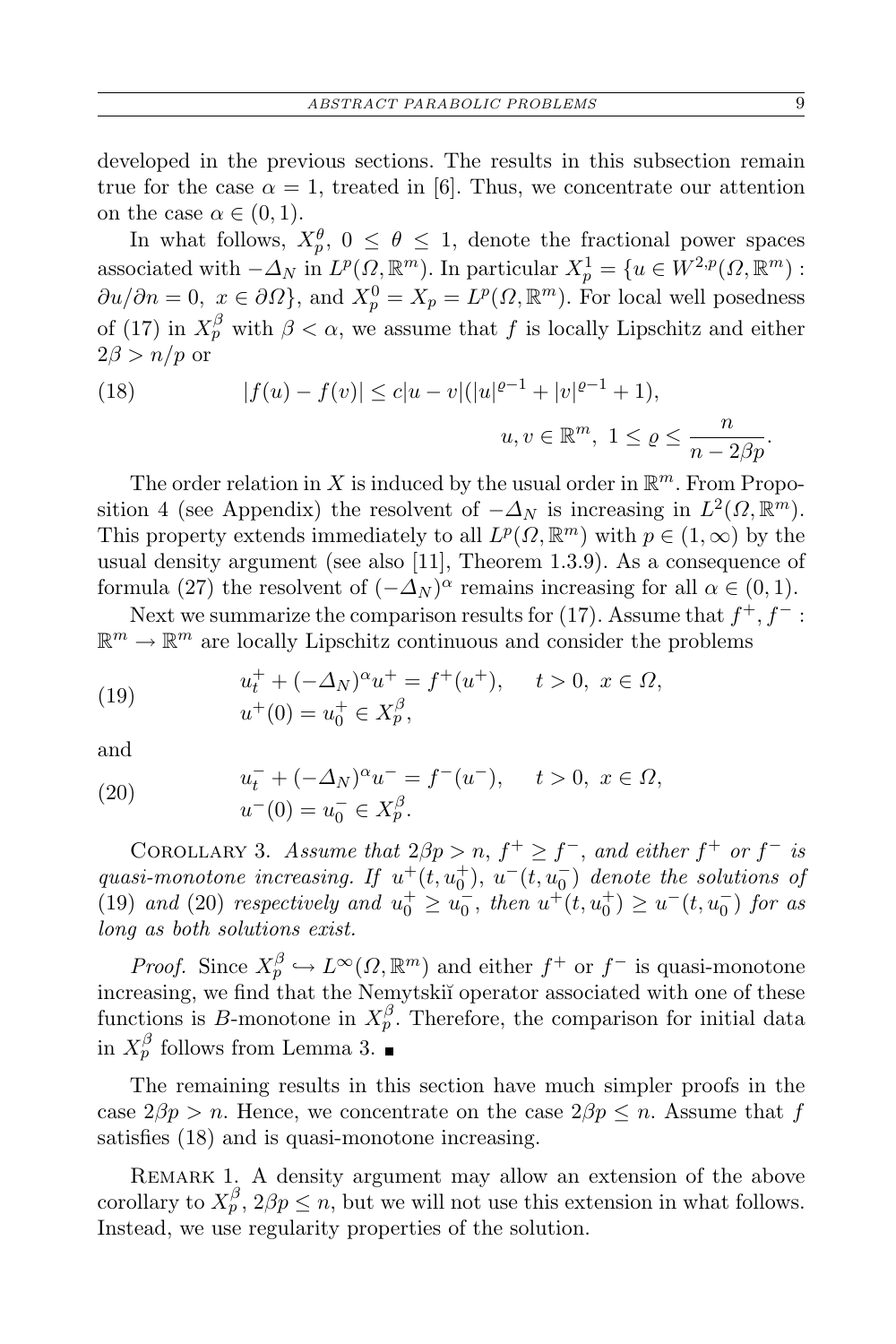For existence of attractors we assume that the following dissipativeness condition is satisfied:

(21) 
$$
\limsup_{|u_j|\to\infty} f_j(u)/u_j < 0, \quad j=1,\ldots,m.
$$

For the long time behavior of the solutions it is important to obtain some a priori bounds. This is often obtained with the aid of an energy functional. This idea may not be easily applicable for systems of equations where usually more delicate estimates are needed. This is why we are going to use comparison techniques to get the required bounds.

From (21) the condition (2) is satisfied with  $c_1^{\pm}$  negative.

Observe that if  $u_0 \in X_p^{\beta}$  then  $u(t, u_0) \in X_p^{\alpha}$  for  $t > 0$ . Since from Remark 2,

$$
X_p^{\alpha} \hookrightarrow X_q^{\beta}, \quad p \le q < p_1 = \frac{np}{n - 2(\alpha - \beta)p}
$$

*,*

we have  $u(t, u_0) \in X_q^{\beta}$ ,  $p \le q < p_1$ . Repeating this argument with an initial data in  $X_q^{\beta}$ ,  $q \leq p_1$ , we deduce that the solution enters  $X_q^{\beta}$ ,  $p \leq$  $q < p_2 = np_1/(n-2(\alpha-\beta)p_1).$  Inductively,  $u(t,u_0)$  enters  $X_q^{\beta},\ p \leq q <$  $p_j = np_{j-1}/(n-2(\alpha-\beta)p_{j-1})$  for any  $j \in \mathbb{N}$ . The sequence  $p_j$  is increasing and may not be bounded. If it were, its limit *r* would satisfy  $r = nr/(n-2(\alpha-\beta)r)$ . This however would lead to the equality  $\alpha = \beta$ contradicting our hypothesis. Hence  $u(t, u_0) \in X_q^{\beta}$  for any  $q \geq p$ . In particular, given  $u_0 \in X_p^{\beta}$ ,  $u(t, u_0) \in X_q^{\beta}$  for  $t > 0$  and  $2\beta q > n$ .

Using any upper (resp. lower) bound  $w_0^+ \in C \cap X_q^{\beta}$  (resp.  $-w_0^- \in C \cap X_q^{\beta}$ ) for  $u(t_0, u_0)$ ,  $t_0 \in [0, \tau_{u_0})$  fixed, we find as in Lemma 2 that

(22) 
$$
||u(t, u(t_0, u_0))||_{L^{\infty}(\Omega, \mathbb{R}^m)} \leq M(u_0)t^{-\beta} + K,
$$

where

$$
K = \max\{\|((-\Delta_N)^{\alpha} - c_1^+)^{-1}c_2^+\|_{L^{\infty}(\Omega,\mathbb{R}^m)}, \|((-\Delta_N)^{\alpha} - c_1^-)^{-1}c_2^-\|_{L^{\infty}(\Omega,\mathbb{R}^m)}\}.
$$
  
Since the solution does not blow up in the uniform norm, it must exist for all  $t \ge 0$  and Assumption 1 is satisfied.

Corollary 2 now holds true and (17) has a global attractor *A*. Additionally, (22) yields

$$
\limsup_{t \to \infty} ||u(t, u_0)||_{L^{\infty}(\Omega, \mathbb{R}^m)} \leq K.
$$

REMARK 2. Note that  $[L^p(\Omega, \mathbb{R}^m), D(-\Delta_N)]_\theta = H_{p,N}^{2\theta}$  except for  $2\theta =$  $1+1/p$  (see [3], page 35), where  $[\cdot, \cdot]_{\theta}$  denotes the complex interpolation functor of exponent  $\theta \in (0,1)$  (see [20]). From embeddings for Bessel potential spaces and embeddings I.2.9.6 and I.2.5.2 in [4] we obtain

$$
X_p^{\alpha} \hookrightarrow [L^p(\Omega, \mathbb{R}^m), D(-\Delta_N)]_{\alpha^-} \hookrightarrow [L^q(\Omega, \mathbb{R}^m), D(-\Delta_N)]_{\beta^+} \hookrightarrow X_q^{\beta},
$$
  
for  $\beta < \beta^+ < \alpha^- < \alpha$  and  $1 < p \le q < np/(n - 2(\alpha^- - \beta^+)p)$ .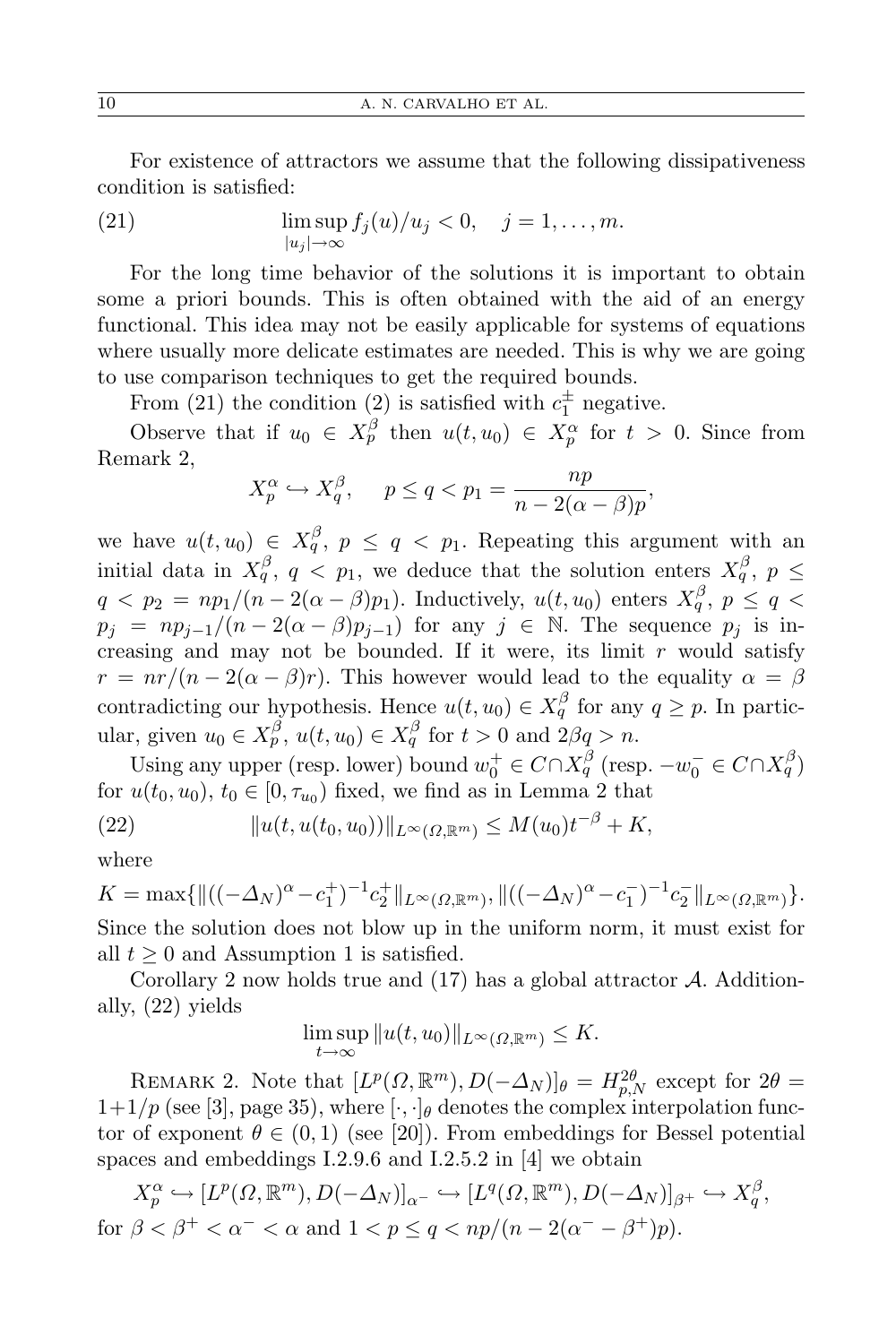REMARK 3. The above considerations remain unchanged if instead of *−∆<sup>N</sup>* we consider any second order uniformly strongly elliptic operator in divergence form. Also the boundary condition can be changed to a more general form  $b\partial u/\partial \nu = au$  provided that  $a, b \ge 0$  and  $a^2 + b^2 \ne 0$ .

Consider now the fractional powers of a second order uniformly strongly elliptic operator which is not in divergence form. Let  $a_{ij}$ ,  $b_i$ ,  $1 \le i, j \le n$ ,  $\Omega$ be sufficiently regular and *L* be the second order partial differential operator

$$
-Lu = \sum_{i,j=1}^{n} a_{ij}(x) \frac{\partial^2 u}{\partial x_i \partial x_j} + \sum_{i=1}^{n} b_i(x) \frac{\partial u}{\partial x_i}.
$$

As a consequence of a well known comparison result for parabolic equations (see [22], page 187), the analytic semigroup  $e^{-Lt}$  generated by the operator *−L* with Dirichlet boundary condition is increasing. Therefore we can replace  $(-\Delta_N)^\alpha$  in (17) by a finite sum of fractional powers of *L*.

**4.3.** *Integral-pseudodifferential equations.* Consider equations of the type

(23) 
$$
u_t(t,x) + (-\Delta_N)^\alpha u(t,x) = \int_{\Omega} G(x,y)u(t,y) dy + f(u).
$$

As before  $\Delta_N$  denotes the Neumann Laplacian in  $L^p(\Omega, \mathbb{R}^m)$ ,  $p \in (1, \infty)$ ,  $\alpha \in (0,1], \Omega$  is a bounded smooth domain in  $\mathbb{R}^n$ ,  $u \in \mathbb{R}^m$ ,  $G: \Omega \times \Omega \to \mathbb{R}$ ,  $G \geq 0$ , and  $f: \mathbb{R}^m \to \mathbb{R}^m$  is quasi-monotone increasing.

For local well posedness of (23) in  $X_p^{\beta}$  with  $\beta < \alpha$  (and  $X_p^{\theta}$ ,  $0 \le \theta \le 1$ , as in Section 4.2) we assume that *f* is locally Lipschitz and either  $2\beta > n/p$ or (18) is satisfied. Let  $A = (-\Delta_N)^\alpha$  and assume that *G* is such that the operator

$$
v \stackrel{B}{\mapsto} \int\limits_{\Omega} G(\cdot, y)v(y) \, dy
$$

is bounded in  $X_p$  (for these conditions on *G* and estimates on  $||B||_{L(X_p)}$  in terms of  $G$  see [14], page 134).

The order relation in  $X_p$  is induced by the usual order in  $\mathbb{R}^m$ . We need first justify that the semigroup generated by  $-A + B$  is increasing. Indeed, *−A* generates an analytic, increasing semigroup of contractions on *Xp*. Since the integral kernel is nonnegative,  $e^{Bt}$  is increasing and the assumptions of Proposition 2 (see Appendix) are satisfied. Therefore,  $e^{(-A+B)t}$  is increasing. Also, since *B* is bounded, *A−B* is sectorial and the fractional power spaces corresponding to  $A - B$  coincide with the fractional power spaces  $X_p^{\alpha}$  of  $A$ (see [13], page 29).

Next we summarize the comparison results for (23). Assume that *f* <sup>+</sup>*, f <sup>−</sup>* :  $\mathbb{R}^m \to \mathbb{R}^m$  are locally Lipschitz continuous and consider the problems

(24) 
$$
u_t^+ + (-\Delta_N)^{\alpha} u^+ - Bu^+ = f^+(u^+), \quad t > 0, \ x \in \Omega,
$$

$$
u^+(0) = u_0^+ \in X_p^{\beta},
$$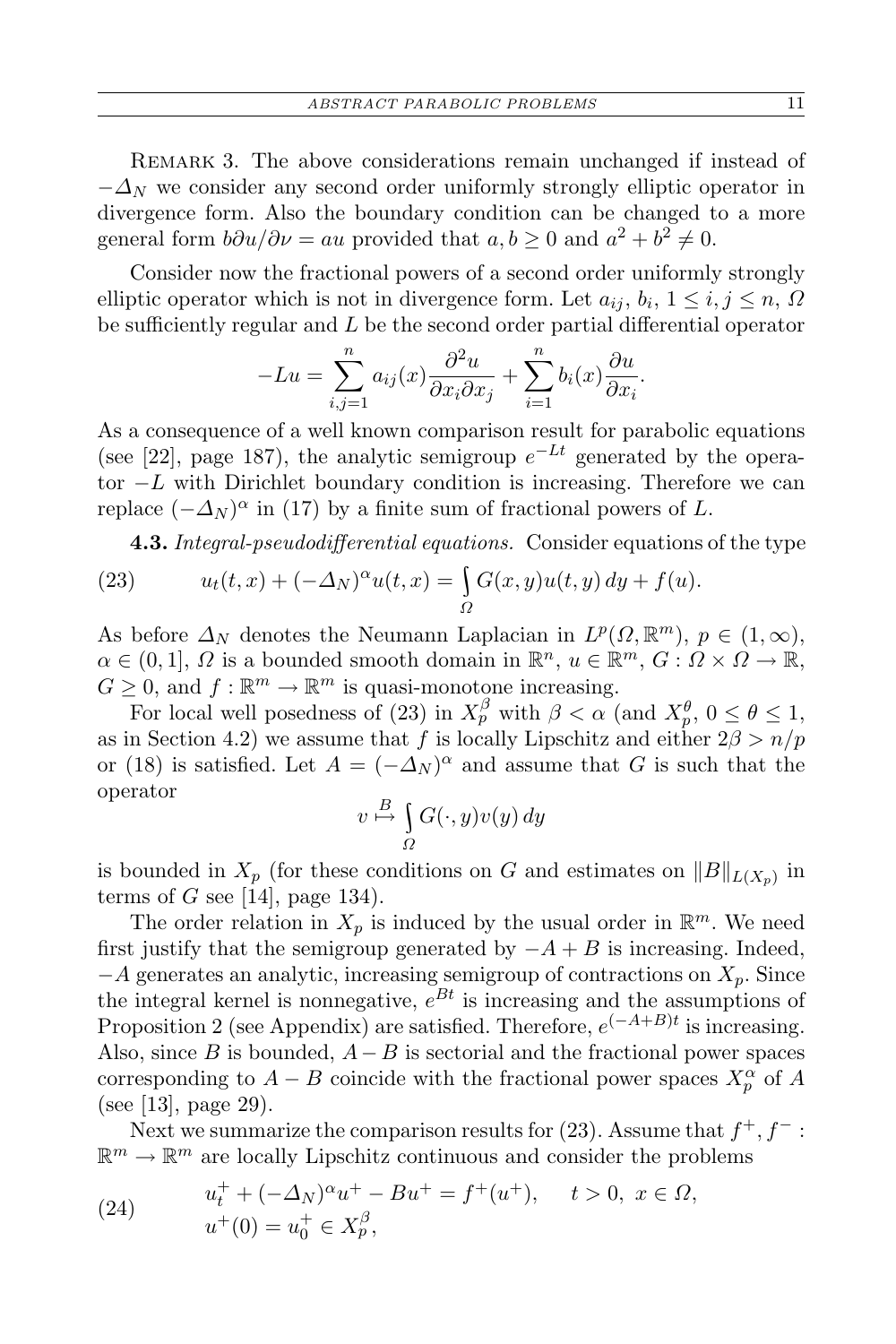and

(25) 
$$
u_t^- + (-\Delta_N)^\alpha u^- - Bu^- = f^-(u^-), \quad t > 0, \ x \in \Omega,
$$

$$
u^-(0) = u_0^- \in X_p^\beta.
$$

As in Corollary 3 we have:

COROLLARY 4. *Assume that*  $2\beta p > n$ ,  $f^+ \geq f^-$ , and either  $f^+$  or  $f^$ *is quasi-monotone increasing.* If  $u^+(t, u_0^+)$ ,  $u^-(t, u_0^-)$  denote the solutions of (24) *and* (25) *respectively and*  $u_0^+ \ge u_0^-,$  *then*  $u^+(t, u_0^+) \ge u^-(t, u_0^-)$  *for as long as both solutions exist.*

Concentrating as before on the case  $2\beta p \leq n$  assume *G* is such that  $B \in L(X_q)$  for  $p \le q \le q_1$  with  $q_1 > n/(2\beta)$ , *f* satisfies (18) and is quasimonotone increasing.

For existence of an attractor we assume that the following dissipativeness condition is satisfied:

(26) 
$$
\limsup_{|u_j|\to\infty} f_j(u)/u_j < -\|B\|.
$$

From (26) the condition (2) is satisfied with  $c_1^{\pm} < -||B||$ .

Now, for a result similar to Lemma 2, we proceed exactly as in Subsection 4.2 using the constant  $K = \max\{||((-\Delta_n)^{\alpha} - B - c_1^+)^{-1}c_2^+||_{L^{\infty}(\Omega,\mathbb{R}^m)},\}$  $\|((-\Delta_n)^{\alpha} - B - c_1^{-})^{-1}c_2^{-}\|_{L^{\infty}(\Omega,\mathbb{R}^m)}\}.$ 

Corollary 4 now implies that the semigroup associated with (23) has a global attractor *A* and

$$
\limsup_{t\to\infty}||u(t,u_0)||_{L^{\infty}(\Omega,\mathbb{R}^m)}\leq K.
$$

**5. Appendix.** Here we give conditions enabling us to obtain many operators with increasing resolvent starting from known increasing resolvent operators. In particular we need to know in which cases the sum of increasing resolvent operators has increasing resolvent and that a root of an increasing resolvent operator has increasing resolvent.

**5.1.** *Operators with increasing resolvent and increasing semigroups.* The following well known result establishes the equivalence between the monotonicity of the resolvent of the generator of a  $C_0$ -semigroup and the monotonicity of the semigroup itself.

PROPOSITION 1. Let  $(X, \leq)$  be an ordered Banach space, and let A be a *sectorial operator. Assume that there exists a*  $\lambda_0 \in \mathbb{R}$  *such that*  $\text{Re}\,\sigma(A) > \lambda_0$ *. Then*  $e^{-At}$  :  $X \to X$  *is increasing for all*  $t \geq 0$  *if and only if*  $(A + \lambda)^{-1}$  *is increasing for every*  $\lambda > \lambda_0$ *.* 

The corollary below plays an important role in the proof of most comparison results presented in the paper.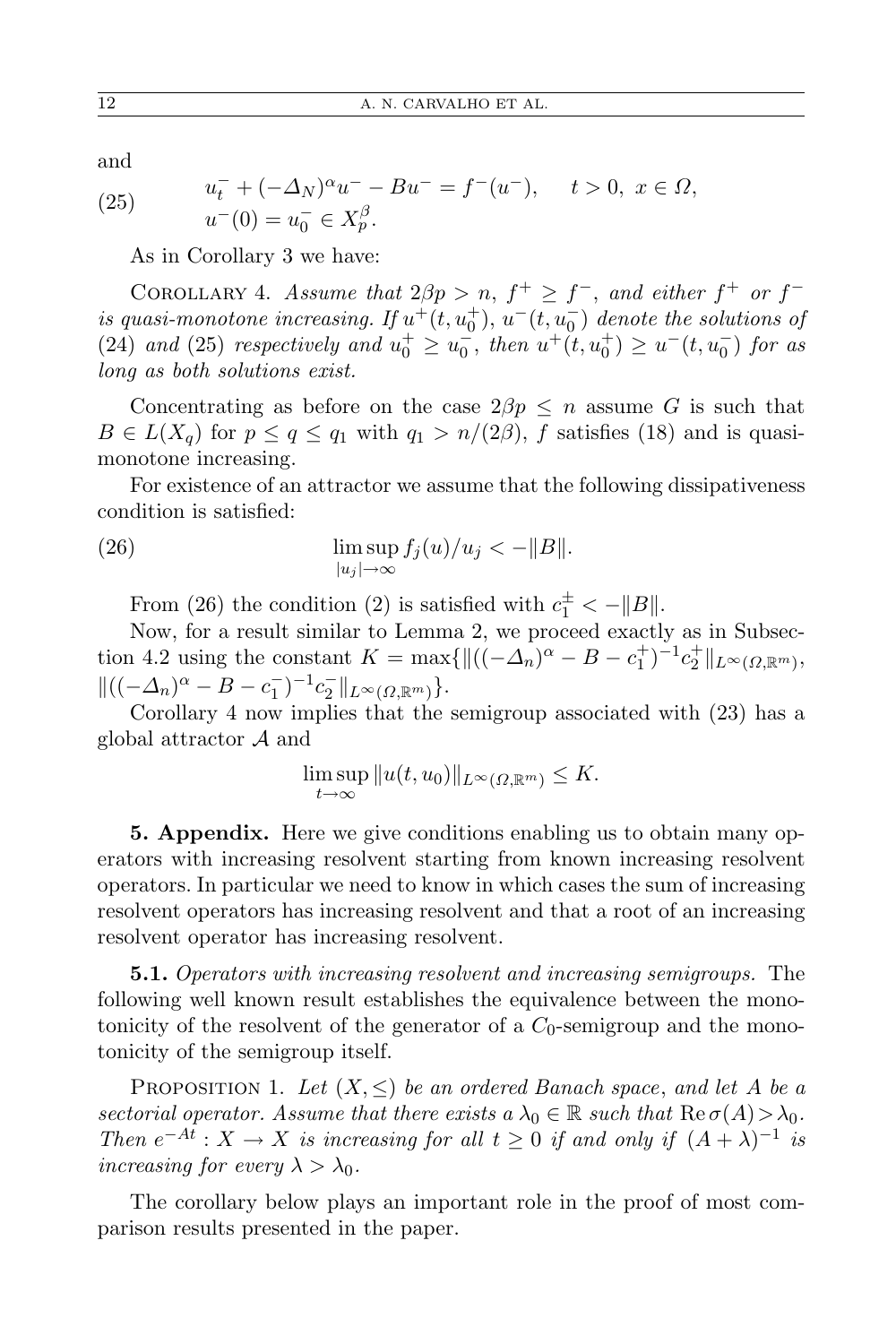COROLLARY 5. Let  $(X, \leq)$  be an ordered Banach space, and let A be a *sectorial operator. Assume that for every*  $\lambda > \lambda_0$ ,  $(A + \lambda)^{-1}$  *is increasing.* Let  $u_n(t, u_0)$  *denote the solution of* 

 $\dot{u} + Au = \eta u, \quad u(0) = u_0.$ 

*If*  $0 \le u_1 \le u_2$  *and*  $\lambda < \mu$ , *then*  $u_\lambda(t, u_1) \le u_\lambda(t, u_2) \le u_\mu(t, u_2)$  *for every*  $t > 0$ .

Our next result provides conditions under which the sum of operators with increasing resolvent is an operator with increasing resolvent.

Theorem 7. *Assume that −A and −B are generators of bounded C*0 *semigroups*, *A and B commute*, *A* + *B is closed and densely defined with domain*  $D(A) \cap D(B)$ , and  $\lambda \in \varrho(-A - B)$  *for some*  $\lambda > 0$ *. Then*  $-A - B$ *generates a bounded*  $C_0$ -semigroup satisfying  $e^{-(A+B)t} = e^{-At}e^{-Bt}$ .

*Proof.* For a moment let us change the norm in the Banach space *X* in such a way that  $-A$  generates a  $C_0$ -semigroup of contractions. Let  $-A_\lambda =$  $-\lambda A(\lambda + A)^{-1}$  and  $-B_{\lambda} = -\lambda B(\lambda + B)^{-1}$ . Then  $||e^{-A_{\lambda}t}|| \leq 1$  for all  $\lambda > 0$ and since  $e^{-A_{\lambda}t}x \to e^{-At}x$  and  $e^{-B_{\lambda}s}x \to e^{-Bs}x$  for all  $x \in X$ ,  $s, t \ge 0$ , we have

$$
\lim_{\lambda \to \infty} e^{-A_{\lambda}t - B_{\lambda}s}x = \lim_{\lambda \to \infty} e^{-A_{\lambda}t}e^{-B_{\lambda}s}x = e^{-At}e^{-Bs}x.
$$

Of course the above remains true in the original norm. Also, from a similar argument, we have

$$
\lim_{\lambda \to \infty} e^{-B_{\lambda}t - A_{\lambda}s}x = \lim_{\lambda \to \infty} e^{-B_{\lambda}s}e^{-A_{\lambda}s}x = e^{-Bs}e^{-At}x,
$$

showing that *e*  $-At e^{-Bs} = e^{-Bs}e^{-At}.$ 

Let us now show that  $T(t) = e^{-At}e^{-Bt}$  is a bounded  $C_0$ -semigroup with generator  $-(A + B)$ . First we observe that strong continuity at  $t = 0$  and boundedness are clear and from

$$
T(t+s) = e^{-A(t+s)}e^{-B(t+s)} = e^{-At}e^{-As}e^{-Bt}e^{-Bs} = e^{-At}e^{-Bt}e^{-As}e^{-Bs}
$$
  
=  $T(t)T(s)$ 

we see that  $T(t)$  is a semigroup. It remains to show that  $-(A + B)$  is the generator of  $T(t)$ .

If 
$$
x \in D(A) \cap D(B) = D(A + B)
$$
, then  
\n
$$
T(t)x - x = \lim_{\lambda \to \infty} (e^{-tA_{\lambda}}e^{-tB_{\lambda}}x - x)
$$
\n
$$
= \lim_{\lambda \to \infty} (e^{-A_{\lambda}t}e^{-B_{\lambda}t}x - e^{-B_{\lambda}t}x + e^{-B_{\lambda}t}x - x)
$$
\n
$$
= \lim_{\lambda \to \infty} \int_{0}^{t} e^{-A_{\lambda}s}e^{-B_{\lambda}t}(-A_{\lambda}x) ds + \lim_{\lambda \to \infty} \int_{0}^{t} e^{-B_{\lambda}s}(-B_{\lambda}x) ds
$$
\n
$$
= \int_{0}^{t} e^{-As}e^{-Bt}(-Ax) ds + \int_{0}^{t} T(s)(-Bx) ds.
$$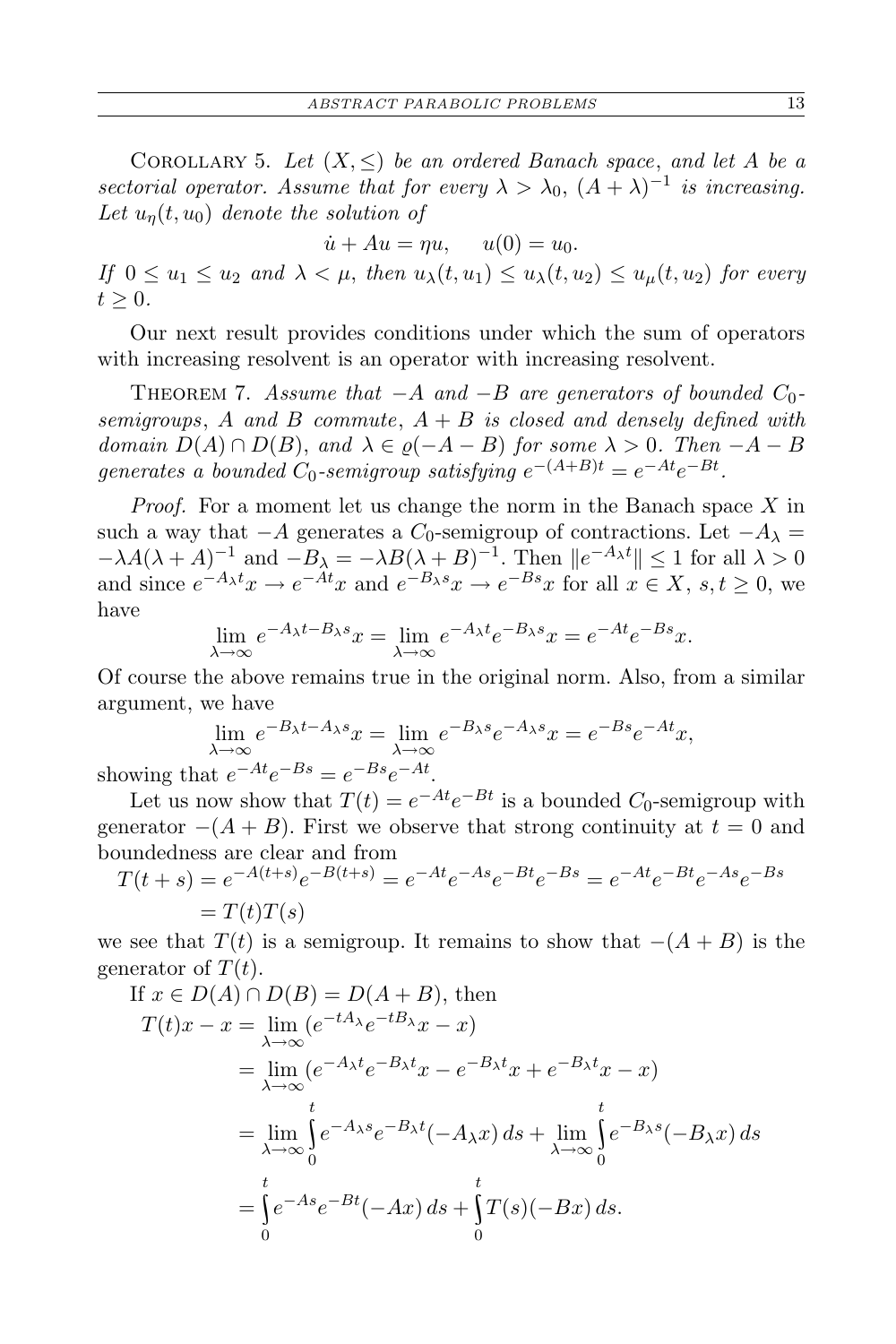Now

$$
\frac{1}{t}(T(t)x - x) = \int_{0}^{t} e^{-As} e^{-Bt} (-Ax) ds + \int_{0}^{t} T(s)(-Bx) ds
$$
  

$$
\to -(A + B)x \quad \text{as } t \to 0^{+},
$$

for any  $x \in D(A) \cap D(B) = D(A + B)$ . Therefore the generator  $-C$  of  $T(t)$ must be an extension of  $-(A + B)$ . Let  $\lambda$  be a real number in the resolvent of  $A + B$  and in the resolvent of the generator of  $T(t)$ . Then

$$
X = (\lambda + (A + B))D(A + B) = (\lambda + C)D(C),
$$

hence  $A + B = C$  and the proof is complete.

COROLLARY 6. *If*  $-A$ ,  $-B$ ,  $-(A+B)$  *are generators of*  $C_0$ -semigroups, *A* and *B commute and have increasing resolvents*, *then*  $-(A + B)$  *has increasing resolvent.*

The above results are closely related to the following results (see [21, 9]).

PROPOSITION 2. *Assume that*  $-A$  *and*  $-B$  *are generators of*  $C_0$ -semi*groups*,  $D(A) \cap D(B)$  *is dense in X and* 

$$
||(e^{-At}e^{-Bt})^n|| \le Me^{\omega nt}, \quad n=1,2,\ldots,
$$

*for some constants*  $M \geq 1$  *and*  $\omega \geq 0$ *. If for some*  $\lambda$  *with*  $\text{Re }\lambda > \omega$  *the range of*  $\lambda I + A + B$  *is dense in X*, then the closure of  $-(A + B)$  *is the generator of a*  $C_0$ -semigroup  $T(t)$  satisfying  $||T(t)|| \le Me^{\omega t}$ ,  $t \ge 0$ . Furthermore,

$$
T(t)x = \lim_{n \to \infty} (e^{-A(t/n)}e^{-B(t/n)})^n x, \quad x \in X,
$$

*uniformly on bounded subsets of* R +*.*

PROPOSITION 3. *If*  $-A$ ,  $-B$ , and  $-(A + B)$  generate  $C_0$ -semigroups,  $||e^{-(A+B)t}||$  ≤  $Me^{\omega t}$ ,  $t \ge 0$ , *and* 

$$
\|[(I+tA)^{-1}(I+tB)^{-1}]^n\| \le Me^{\omega nt}, \quad n=1,2,\ldots,
$$

*then*

$$
e^{-(A+B)t}x = \lim_{n \to \infty} \left[ \left( I + \frac{t}{n} A \right)^{-1} \left( I + \frac{t}{n} B \right)^{-1} \right]^n x, \quad x \in X.
$$

Corollary 7. *If either the assumptions of Proposition* 2 *or the assumptions of Proposition* 3 *are satisfied*, *then*

$$
e^{-(A+B)t} \ge 0, \quad t \ge 0,
$$

*or*, *equivalently*,  $(\lambda + A + B)^{-1}$  *is increasing for*  $\lambda > \omega$ *.* 

For a proof of Propositions 2 and 3 see [18], *§*3.5. Corollary 7 provides tools to show that the resolvent of a sum of increasing resolvent operators is increasing, without the hypothesis that the operators commute. These will deal well with the case when the operators involved are dissipative. For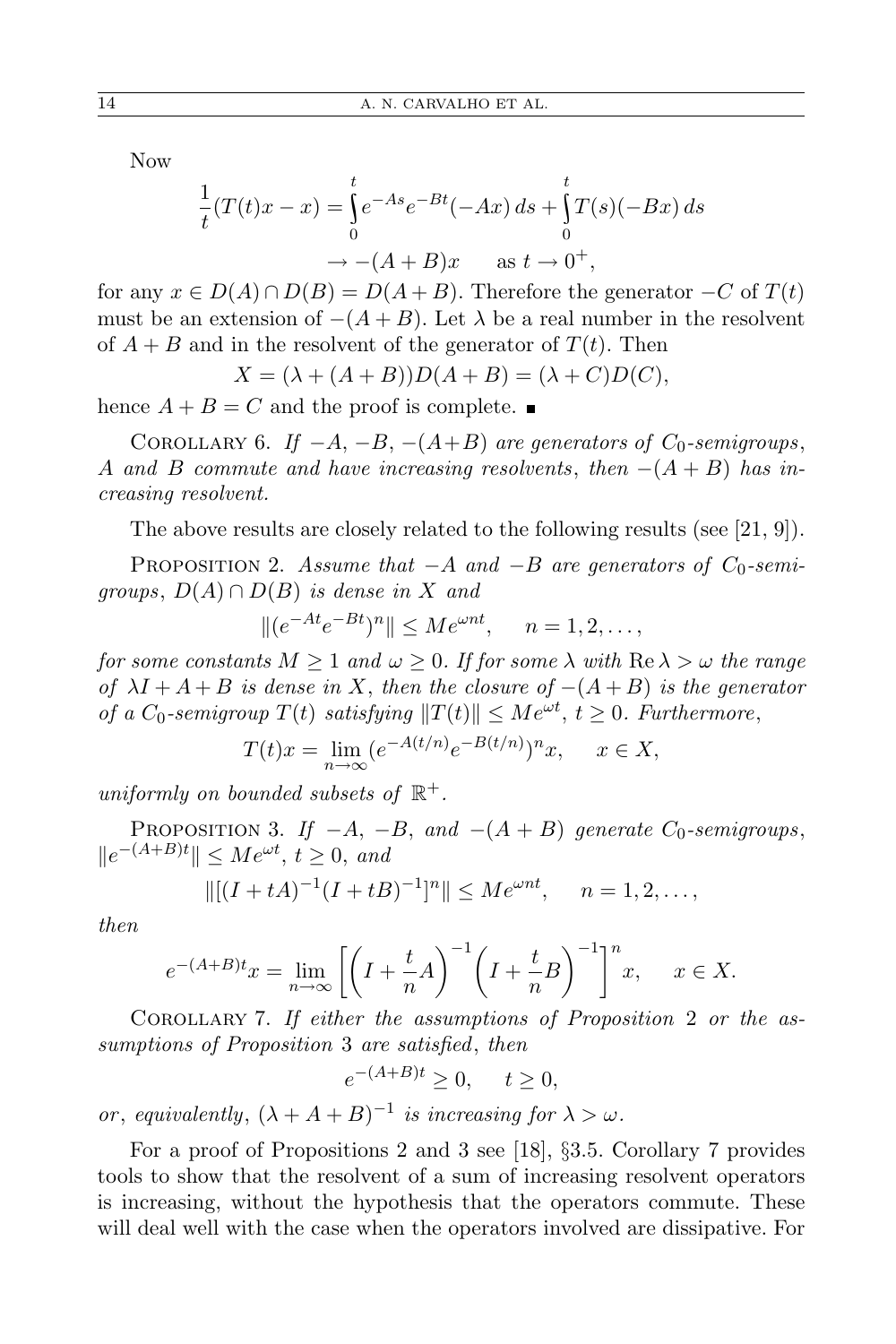some cases when the operators are not dissipative it may be more suitable to use Theorem 7.

The increasing resolvent property is preserved when we change the norm of the space to an equivalent one. This leads us to infer that it may be useful to know when one can change the norm of the space to an equivalent one in such a way as to make *A* and *B* simultaneously dissipative. For this we refer to [18], *§*1.5. The conditions on *A* and *B* that enable us to make such a change of norm are similar to the conditions in Propositions 2 and 3.

These results should contribute to enlarge the class of increasing resolvent operators. Our next result, which is a slight extension of Theorem 1.3.2 of [11], aims at simplifying the verification that some operators have increasing resolvents.

Proposition 4. *Let H be an ordered Hilbert space and C its positive cone.* Let  $A: D(A) \subset H \to H$  be a self-adjoint positive semi-definite op*erator*, *that is*,  $\langle Au, u \rangle \geq 0$  *for all*  $u \in D(A)$ *. Assume that H has a dense subset D such that*:

•  $(A + \alpha)^{-1}D \subset D$ ,

• *for each*  $d \in D$  *we can define*  $|d| = \sup\{d, -d\} \in D \cap C$  *such that*  $||d|| = ||d||$  (then  $d \in D$  is in *C* if and only if  $d = |d|$ ),

•  $\langle |d|, g \rangle \geq |\langle d, g \rangle|$  *for all*  $d \in D$  *and*  $g \in C$ .

*Consider the following assertions*:

(i) If 
$$
u \in D(A^{1/2})
$$
 then  $|u| \in D(A^{1/2})$  and  

$$
\langle A^{1/2}|u|, A^{1/2}|u|\rangle \leq \langle A^{1/2}u, A^{1/2}u\rangle.
$$

(ii)  $(A + \lambda)^{-1}$  *is increasing for all*  $\lambda > 0$ *.* 

*Then* (i) *implies* (ii)*.*

**5.2.** *Fractional powers and operators with increasing resolvent.* Probably the most complete description of fractional powers of positive operators was given by H. Komatsu in a number of papers written in the middle 60's. In particular in [15] we find the following definition of an operator *A* of type  $(\omega, M(\theta)), 0 \leq \omega \leq \pi$ :

DEFINITION 4. A densely defined closed linear operator A such that the resolvent of  $-A$  contains the sector  $|\arg \lambda| < \pi - \omega$  and

$$
\sup_{|\arg \lambda|=\theta} \|\lambda(\lambda+A)^{-1}\| \le M(\theta) < \infty
$$

for  $0 \leq \theta < \pi - \omega$  is called an *operator of type*  $(\omega, M(\theta))$ .

When  $\omega < \pi/2$  the above notion coincides with that of a positive sectorial operator as in [13]. Further in [15, p. 319], we find a formula describing the resolvent of fractional powers of *A* through the resolvent of *A*. Namely, if *A*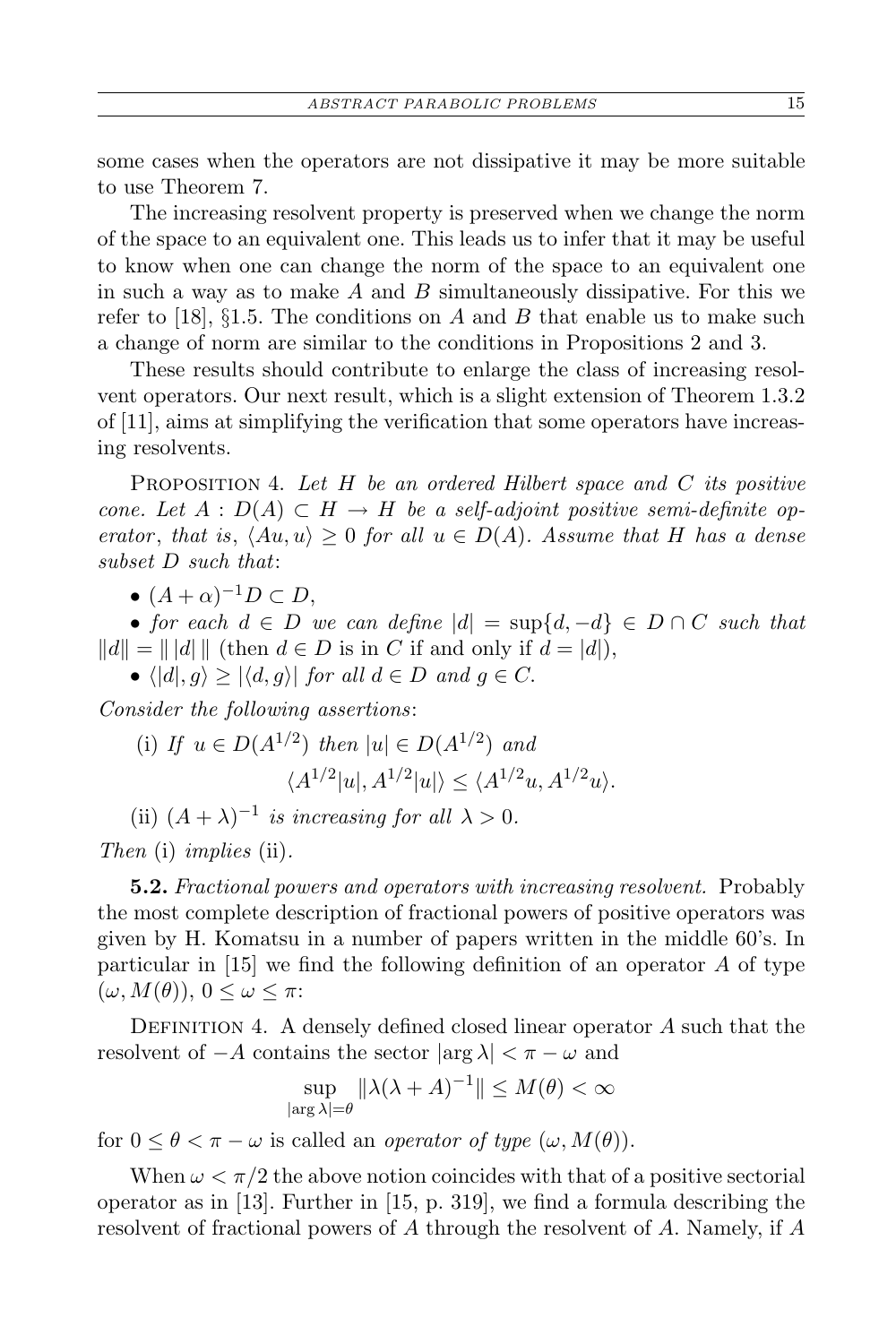is of type  $(\omega, M(\theta))$  and  $0 < \alpha < \pi/\omega$ , then every  $\lambda > 0$  is in the resolvent set  $\varrho((-A)^{\alpha})$ , and for  $\alpha \in (0,1)$ ,

(27) 
$$
(\lambda I + (-A)^{\alpha})^{-1} = \frac{\sin \pi \alpha}{\pi} \int_{0}^{\infty} \frac{\tau^{\alpha}}{\lambda^2 + 2\lambda \tau^{\alpha} \cos \pi \alpha + \tau^{2\alpha}} (\tau I + A)^{-1} d\tau.
$$

From the above formula it is evident that the resolvent of  $(-A)^{\alpha}$  is increasing for positive  $\lambda$  whenever so is the resolvent of  $A$ .

This result has been used in [10], when *−A* is the Dirichlet Laplacian in a bounded smooth domain, to obtain an "integration by parts formula" for fractional powers of operators. This formula was important to obtain energy estimates that ensured the existence of attractors. Here instead of energy estimates we have used comparison results.

**5.3.** *Consistence of orderings in fractional power spaces.* Finally we define an ordering in fractional power spaces of an ordered Banach space and state a result that shows the consistence of this ordering relation (see [6]).

Let  $(X, \leq)$  be an ordered Banach space and A be a sectorial operator in *X*. In  $X^{\alpha}$ , for  $\alpha > 0$ , we consider the ordering induced by *X*. The positive cone in  $X^{\alpha}$  is denoted by  $C_{\alpha}$ .

PROPOSITION 5. *With the ordering induced by X,*  $X^{\alpha}$  *is an ordered Banach space for any*  $\alpha \geq 0$ *. If*  $\alpha > \beta \geq 0$ *, then the inclusion*  $i_{\alpha,\beta}: X^{\alpha} \to X^{\beta}$ *is increasing. Moreover*,  $C_{\alpha} \subset C_{\beta}$ ,  $C_{\beta} \cap X^{\alpha} = C_{\alpha}$  and  $\overline{C}_{\alpha}^{X^{\beta}} = C_{\beta}$ .

This shows the consistence of " $f > 0$ ", independently of the space  $X^{\alpha}$ in which *f* lies. Therefore, we do not need to distinguish them.

## *REFERENCES*

- [1] N. D. Alikakos, *An application of the Invariance Principle to reaction-diffusion equations*, J. Differential Equations 33 (1979), 201–225.
- [2] N. D. Alikakos, P. Hess and H. Matano, *Discrete order preserving semigroups and stability for periodic parabolic differential equations*, ibid. 82 (1989), 322–341.
- [3] H. Amann, *Nonhomogeneous linear and quasilinear elliptic and parabolic boundary value problems*, in: Function Spaces, Differential Operators and Nonlinear Analysis, Teubner Texte zur Math. 133, Teubner, 1993, 9–126.
- [4] —, *Linear and Quasilinear Parabolic Problems. Abstract Linear Theory*, Birkhäuser, Basel, 1995.
- [5] J. M. Arrieta and A. N. Carvalho, *Abstract parabolic problems with critical nonlinearities and applications to Navier–Stokes and heat equations*, Trans. Amer. Math. Soc. 352 (2000), 285–310.
- [6] J. M. Arrieta, A. N. Carvalho and A. Rodr´ıguez-Bernal, *Attractors of parabolic problems with nonlinear boundary conditions. Uniform bounds*, Comm. Partial Differential Equations 25 (2000), 1–37.
- [7] P. Biler, G. Karch and W. A. Woyczynski, *Asymptotics for multifractal conservation laws*, Studia Math. 135 (1999), 231–252.